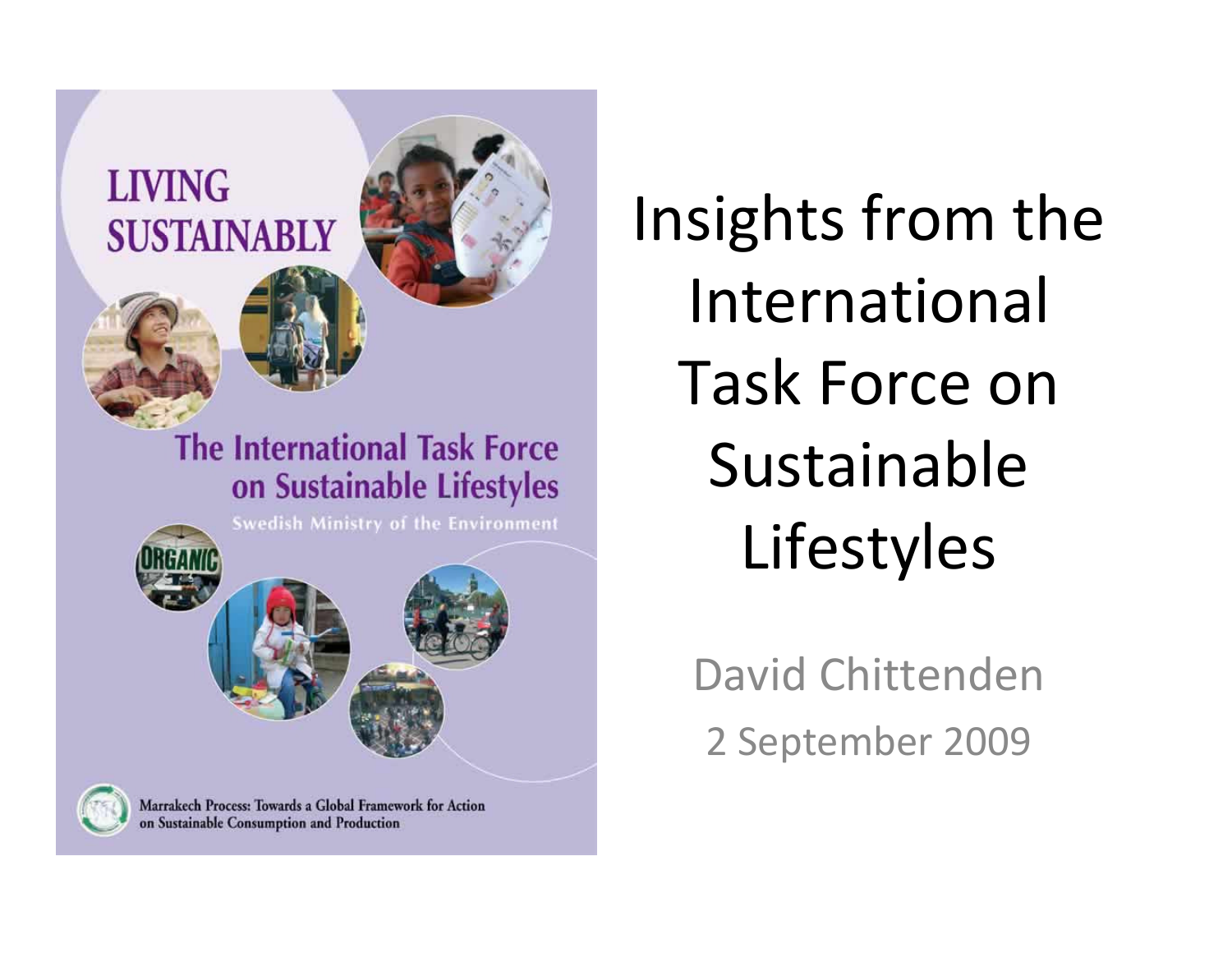# **Outline**

- Task Force and Marrakech Process
- Consumption and lifestyles
- Projects and results
- Insights behaviour change
- Next steps
- Questions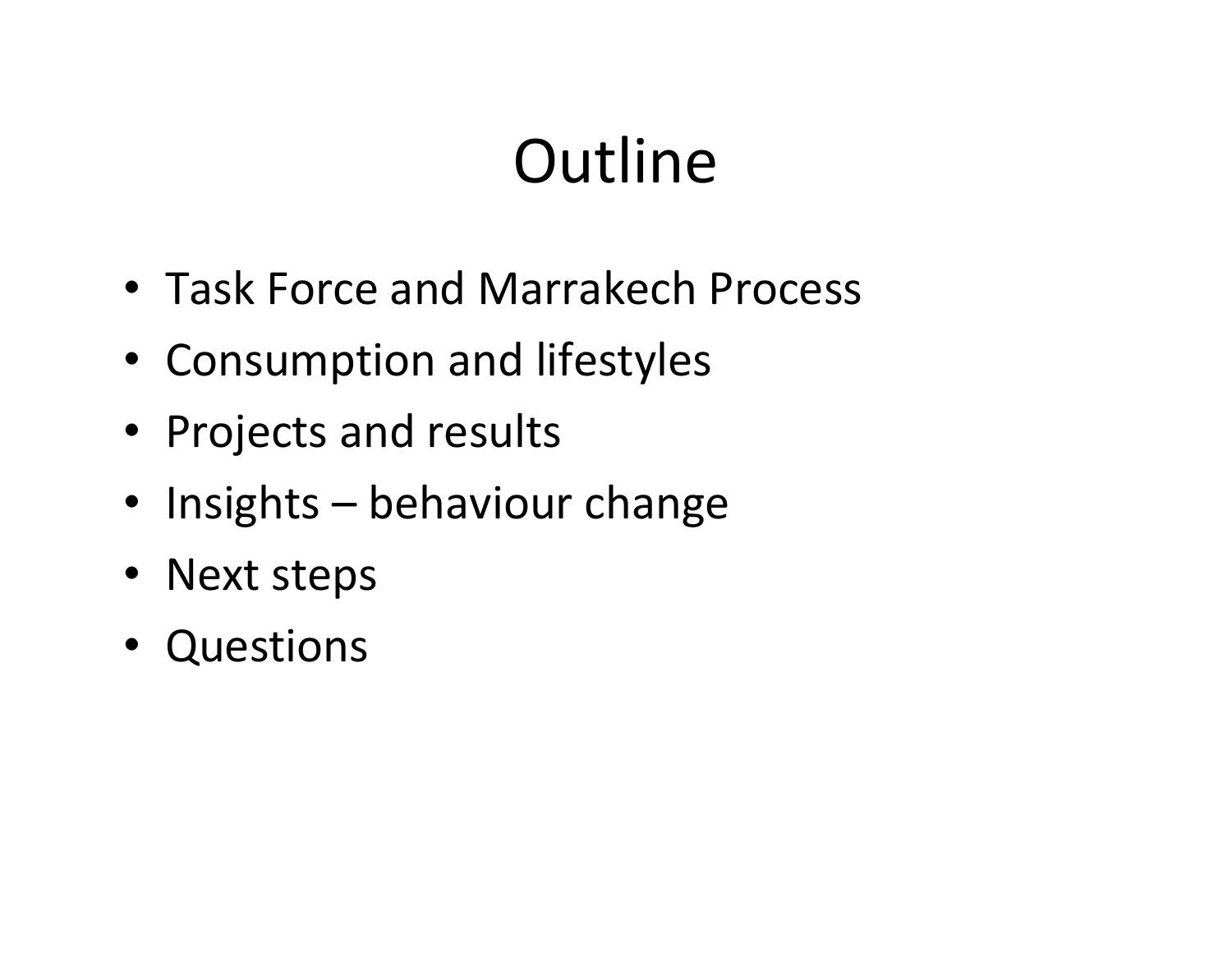## Sustainable Production and Consumption (SCP)

- Marrakech Process
	- **Links of the Common** World Summit on SD Johannesburg Action Plan
	- and the state of the 10-year Framework of Programmes on SCP – to be negotiated at CSD in 2011
	- –UNEP and UNDESA
- Marrakech Process Goals
	- and the state of the  $-$  to assist countries in their efforts to green their economies
	- **Links of the Common** to help corporations develop greener business model s
	- **Links of the Common**  to encourage consumers to adopt more sustainable lifestyles.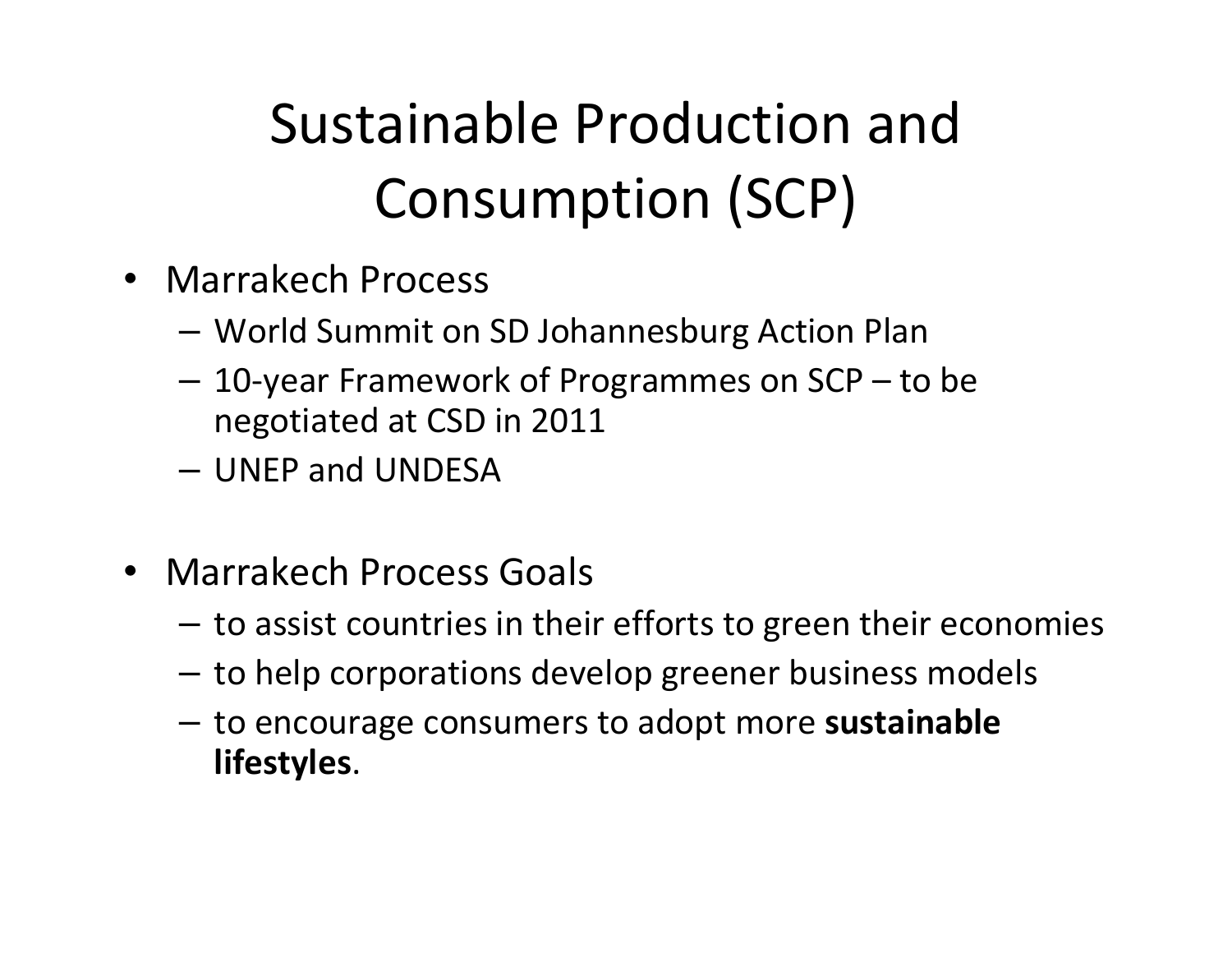# Task Force on Sustainable Lifestyles

- Swedish-led (funded) & UNEP supported
- Started 2005, finishing 2009
- Terms of Reference
	- engage and encourage stakeholders
	- and the state of the assemble results and good examples
	- support the implementation of projects
	- information/education & marketing and engagement
	- and the state of the awareness, attitudes and changing behaviour
	- $-$  the role of young people and women
- 9 projects, 6 completed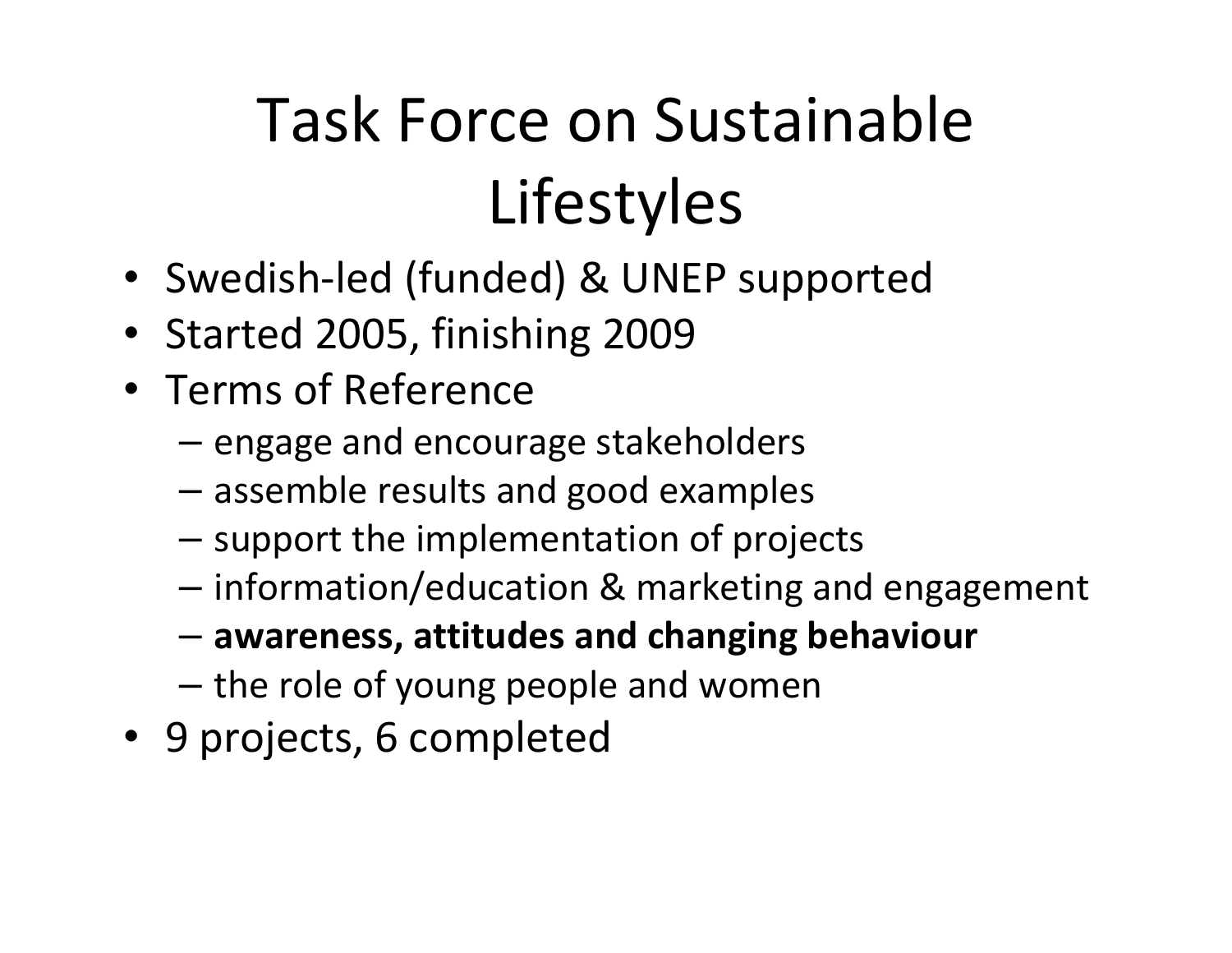# Lifestyles and consumption

#### Consumption

- purchasing, using and disposing of products
- Lifecycle analysis, product efficiencies

#### Lifestyles

- Social conversations aspirations & differentiation
- Values, activities and behaviours
- Includes consumption & work (production)
- Needs? / happiness? / the good life? / sufficiency?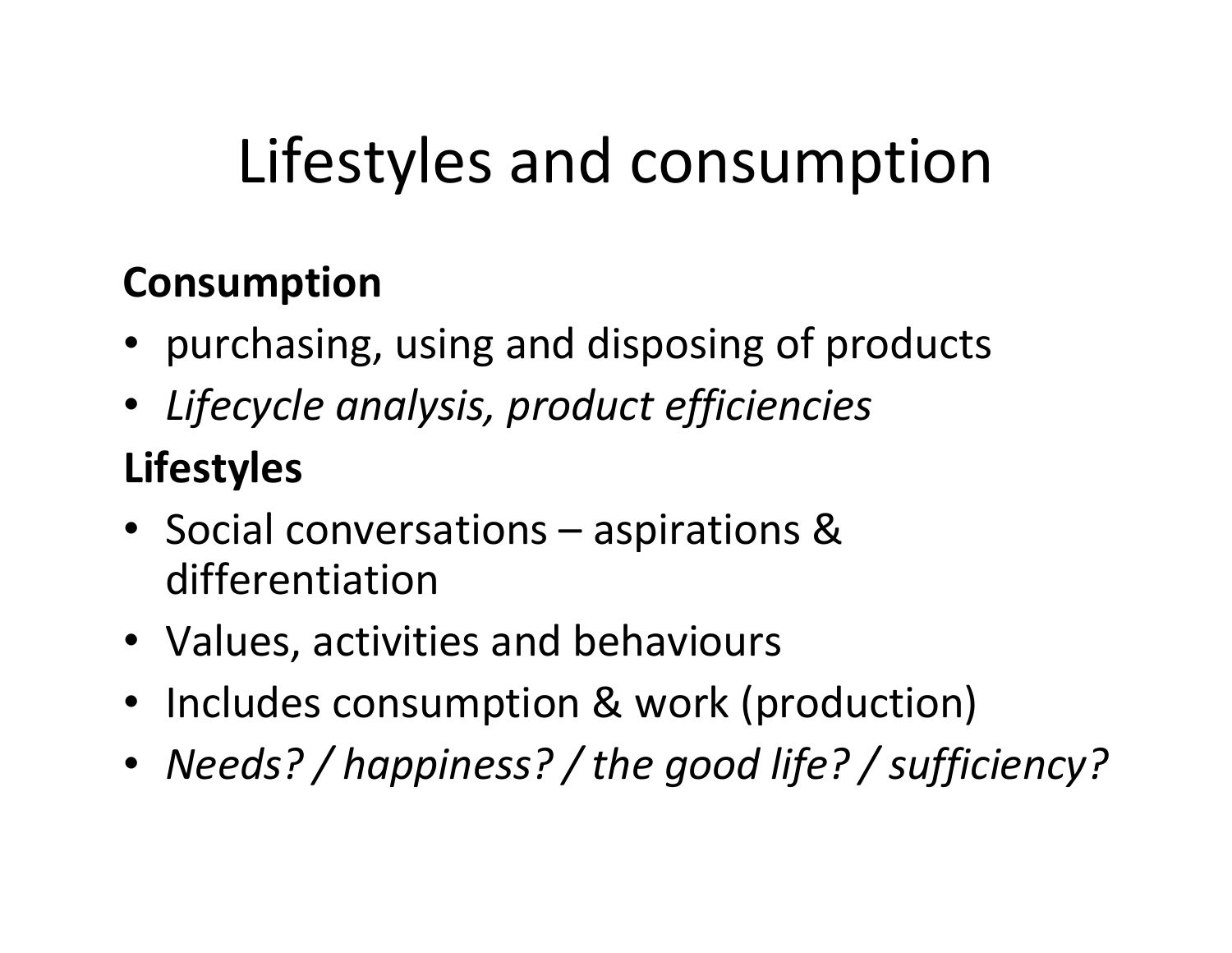### Lifestyle or consumption?

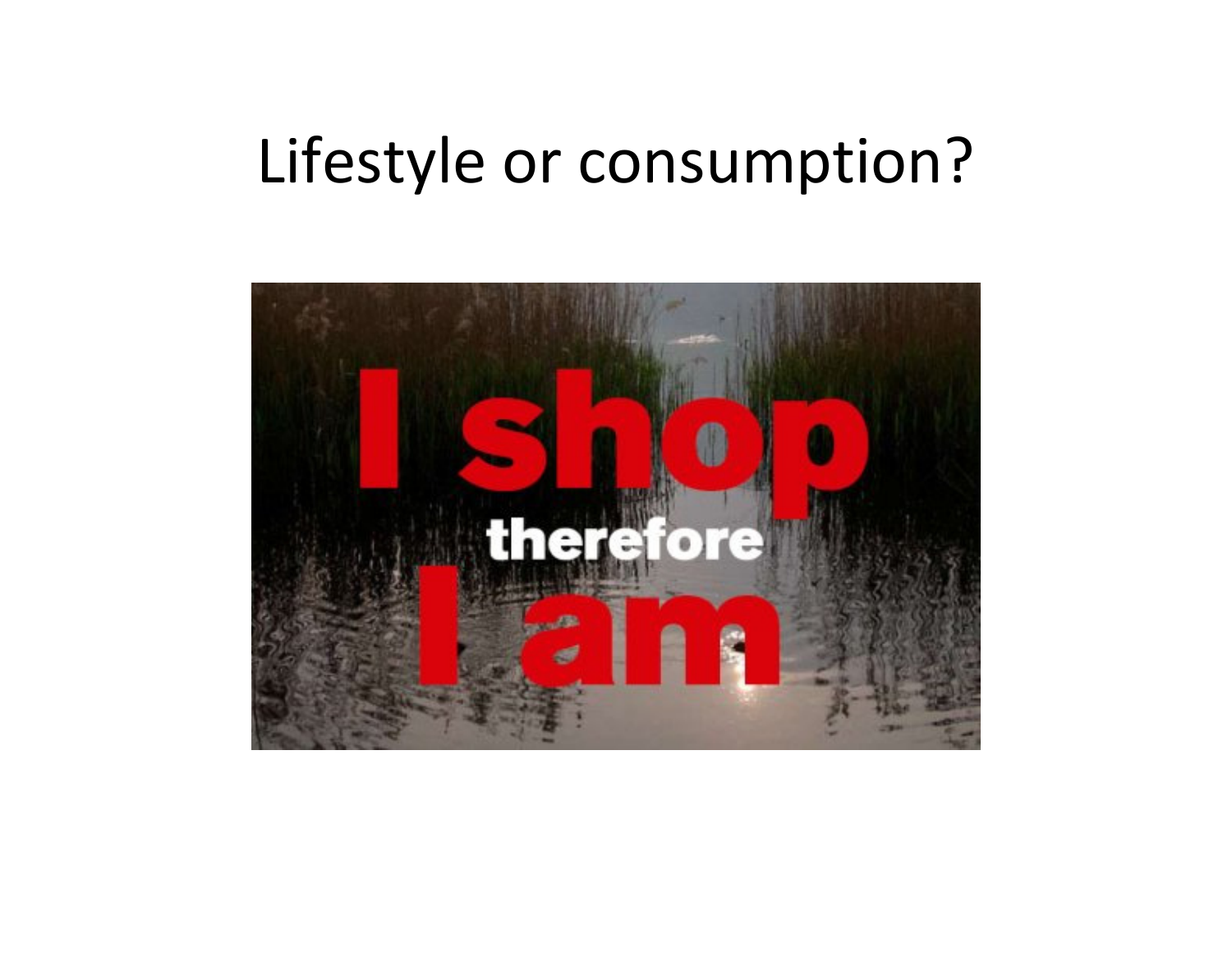### Lifestyles and consumption

"The area of lifestyle choice has often been regarded as too subjective, too ideological, too value laden, or simply too intractable to be amenable to policy intervention"

(T. Jackson, 2006)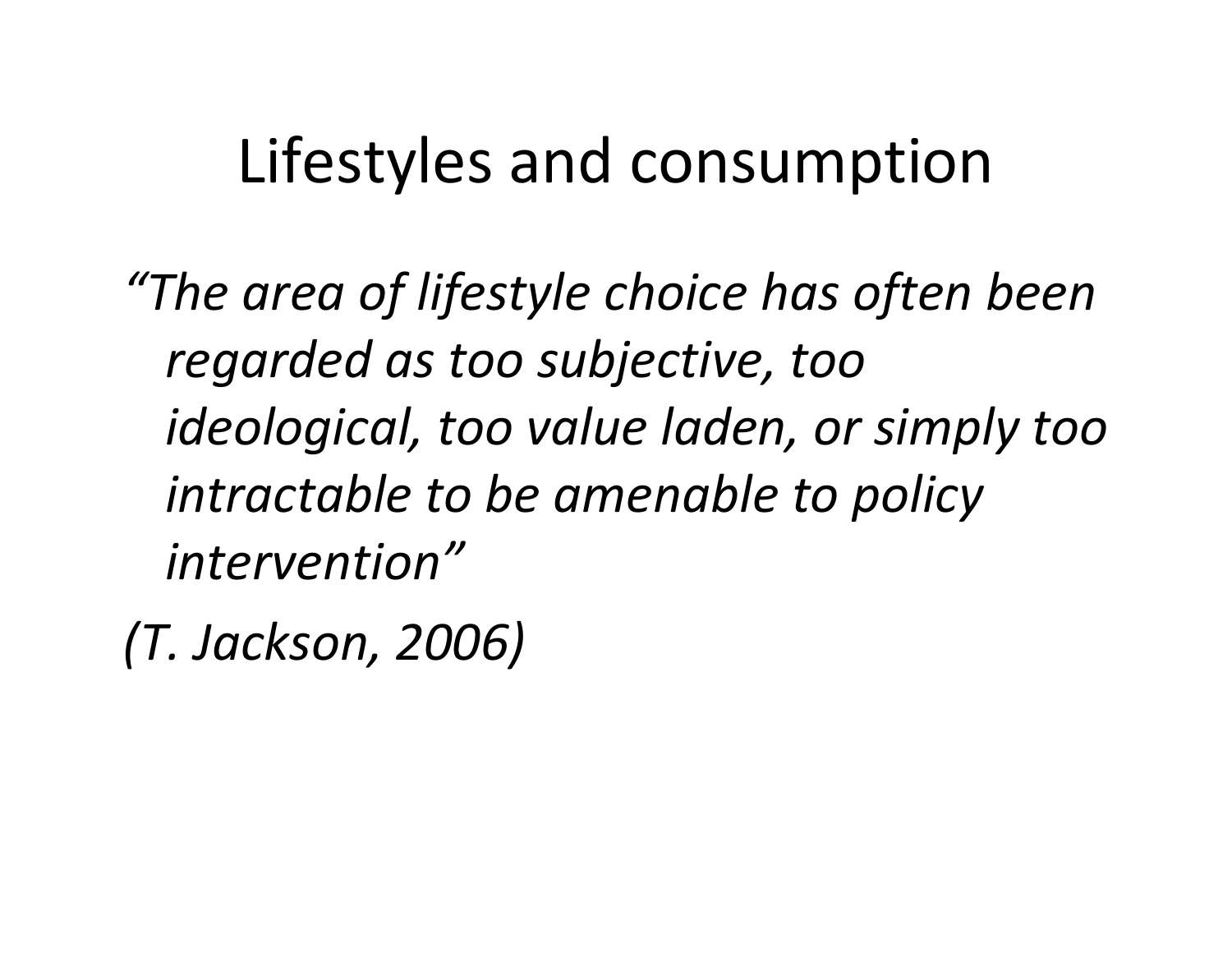### 1. Communication & Marketing

#### How to run effective public campaigns

- Myths, facts & case studies
- Training workshops in China and Brazil

#### Toolkit for marketing and advertising courses

- CD ROM and website
- Professors, trainers & students



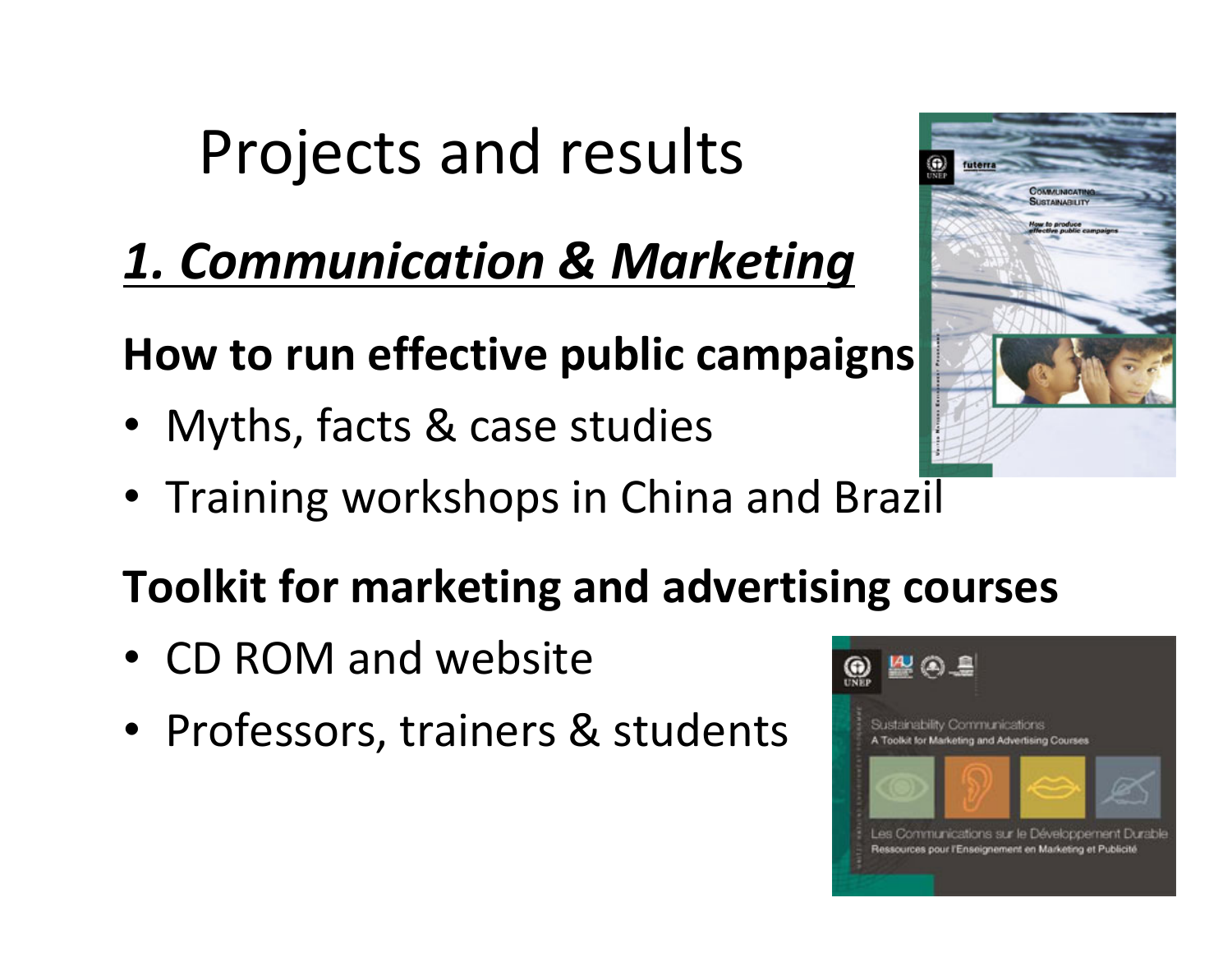### 2. Research

#### Global Survey on Sustainable Lifestyles

- Youth visions and responses to scenarios
- Over 10 languages and 20 countries
- Has a waste/recycling scenario

Literature review & recommendations

• Wide ranging and big picture

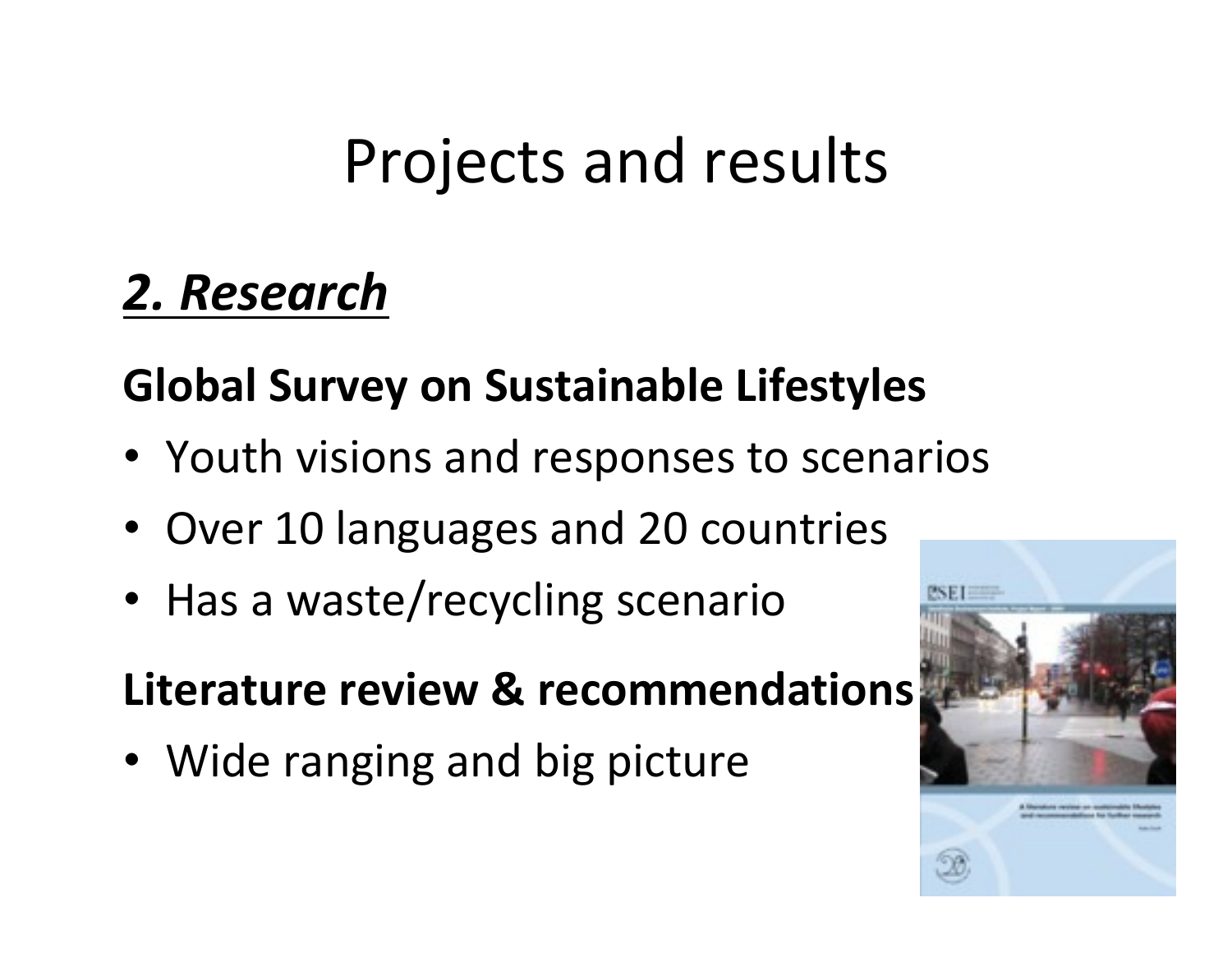#### 3. Education and engagement

#### Creative Communities for Sustainable Lifestyles

- Investigating spontaneous initiatives
- Brazil, India, China and Africa

#### Inter-cultural 'Sister Classrooms'

• Freirian approach to teaching lifecycle analysis and global citizenship in schools & universities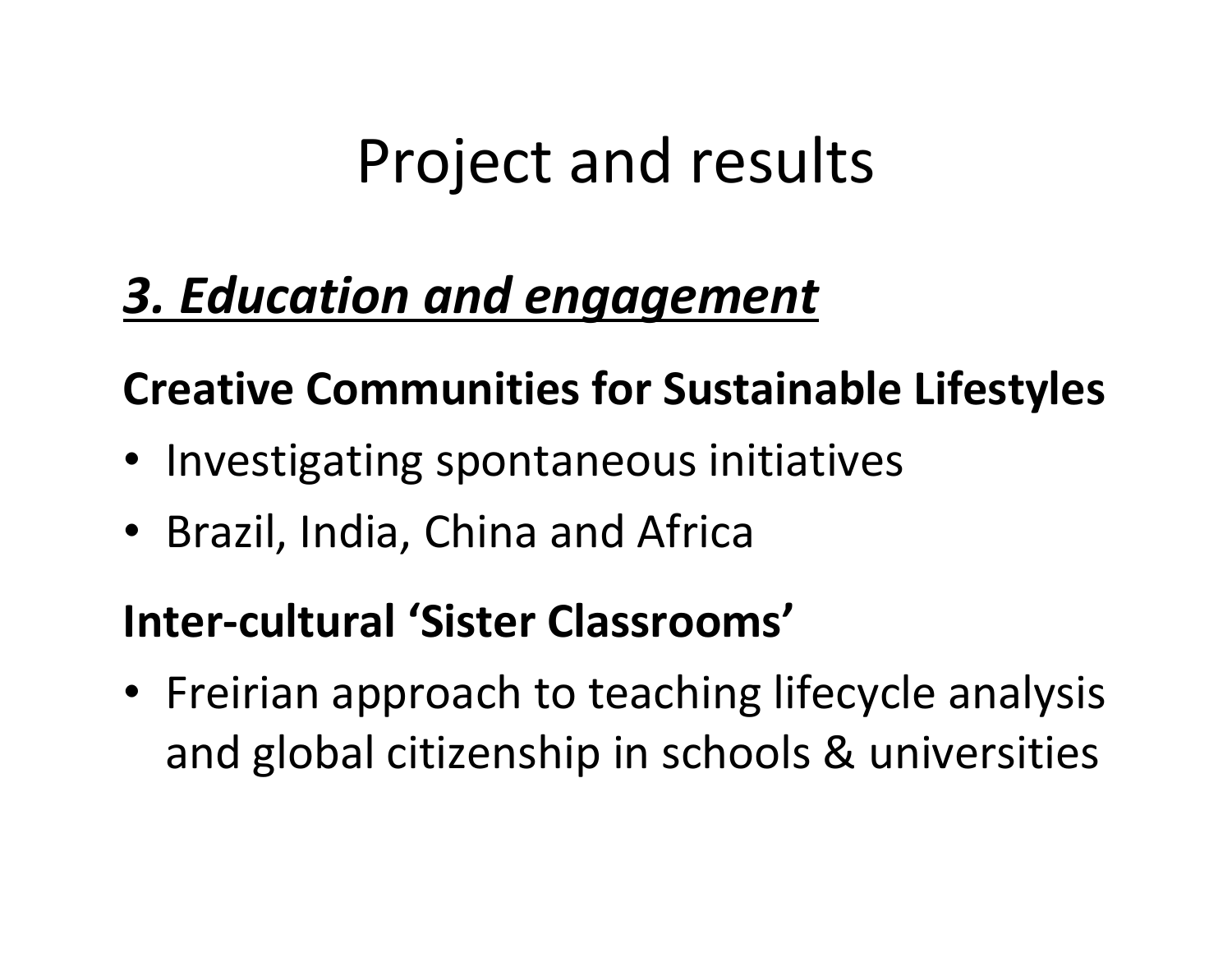### 3. Education and engagement

#### youthXchange

- 2001 Guide and website, 2008 updated
- Translated and implemented in Philippines, West Asia, Latin America – 10 countries
- Youth promoting to youth cool & fun
- Generated a lot of interest and support
- 2009 renewed funds 12 more countries

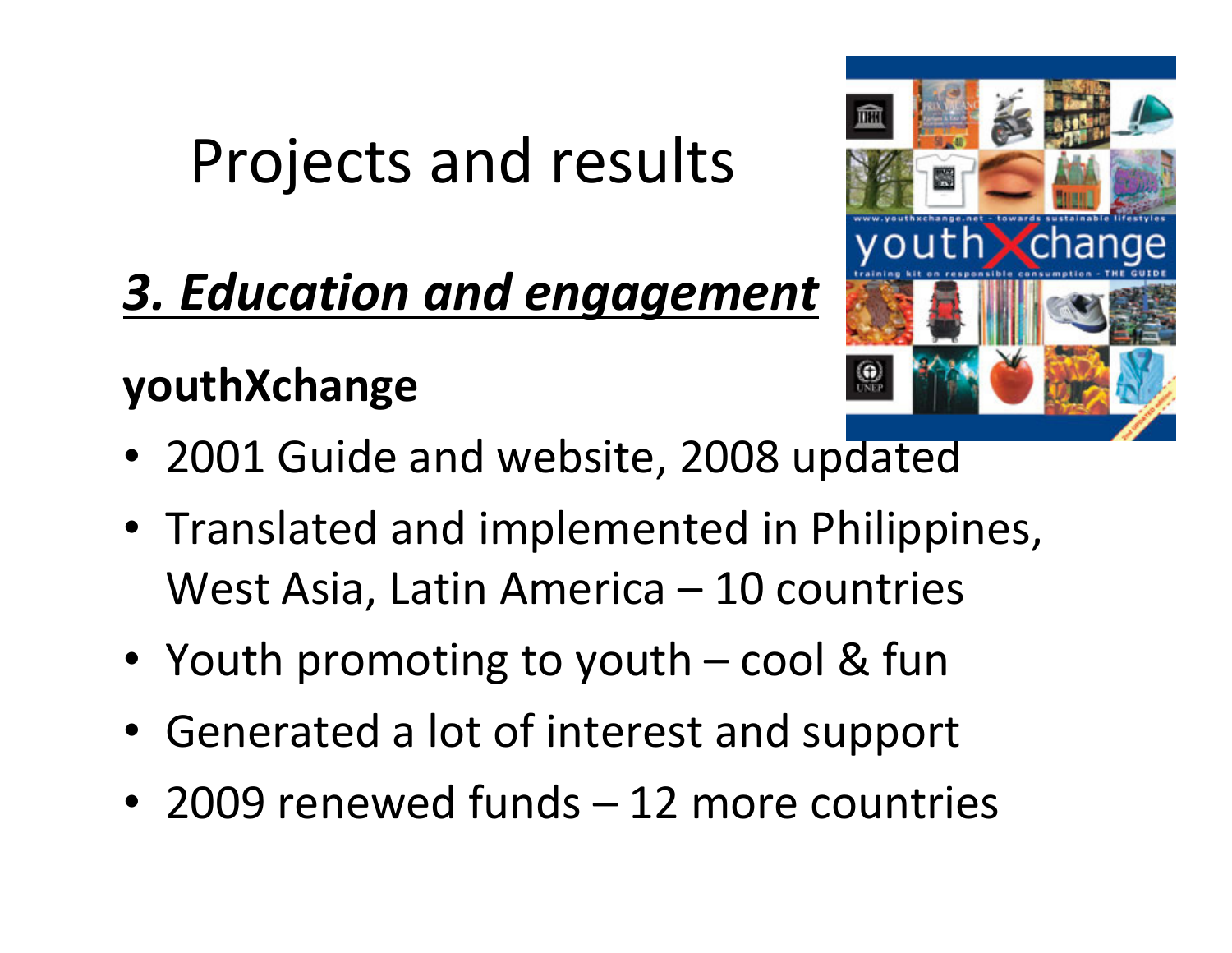### 4. Production for sustainable lifestyles

#### Business Case booklet series

- Business opportunities from sustainable lifestyles (speaking the language of business)
- Targeting multinationals

#### Entrepreneurship in African Universities

- Teaching and supporting business skills alongside sustainable lifestyles
- Egypt, Kenya, Tanzania, Mozambique, Mauritius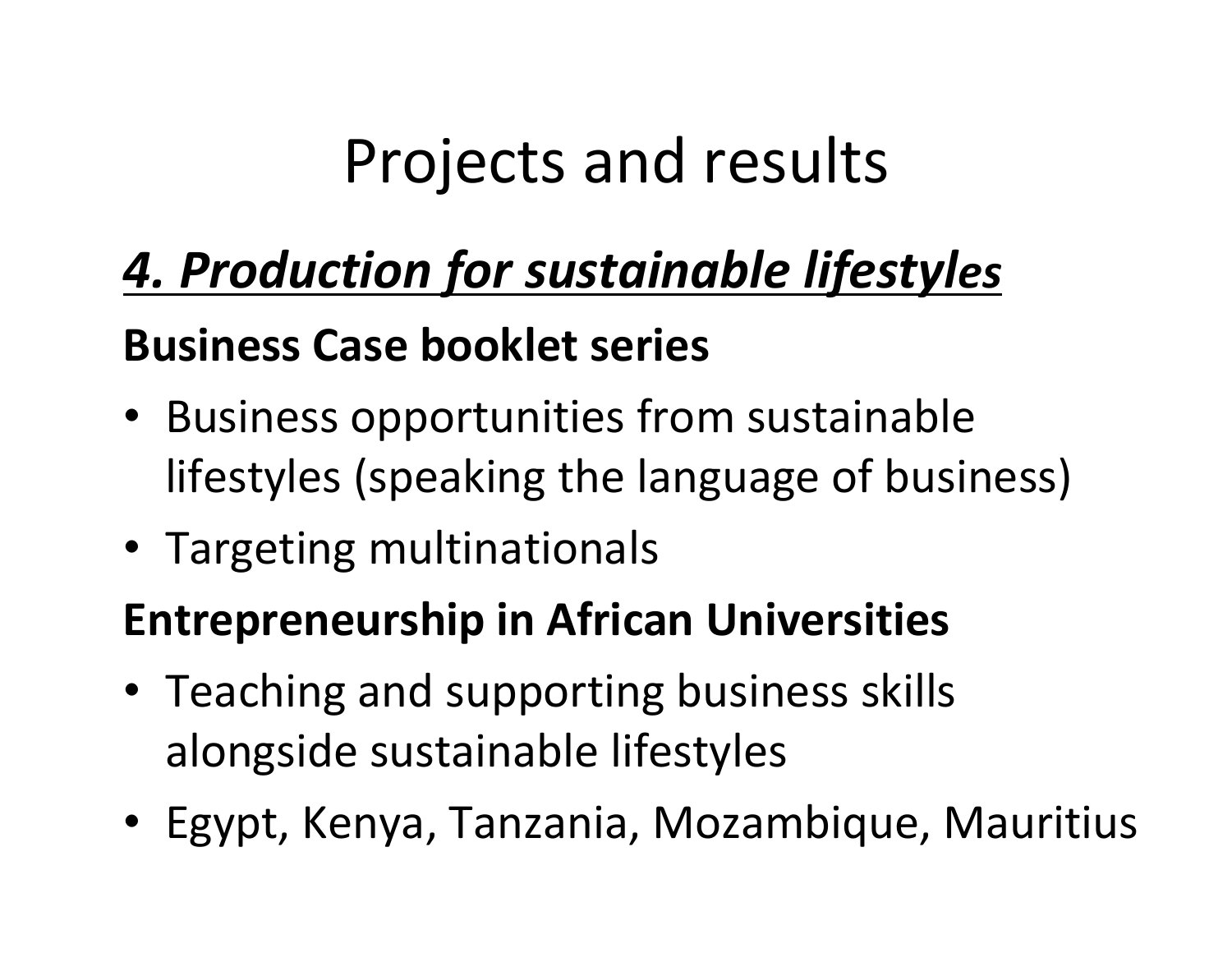

**Fulfillment** 

Consumption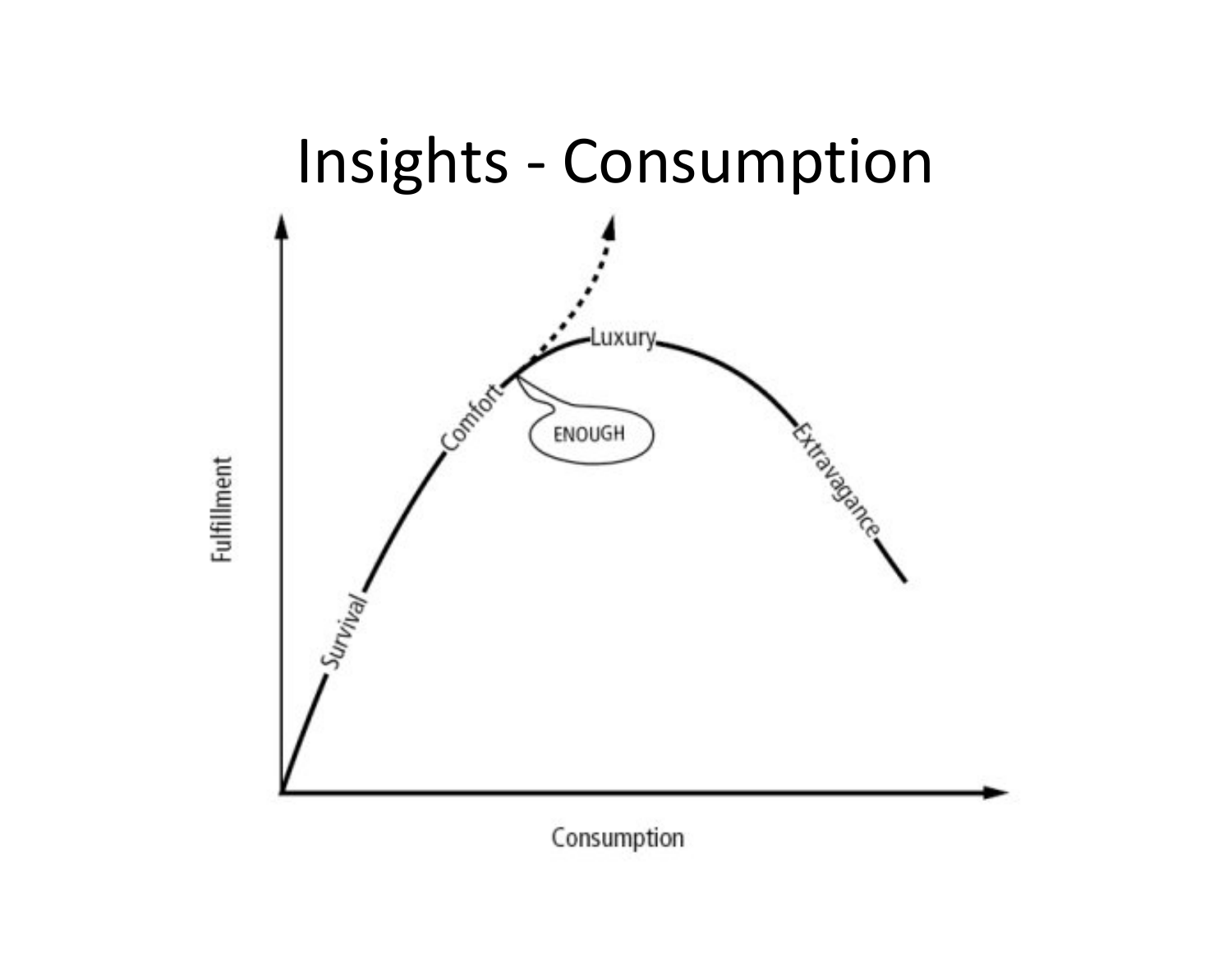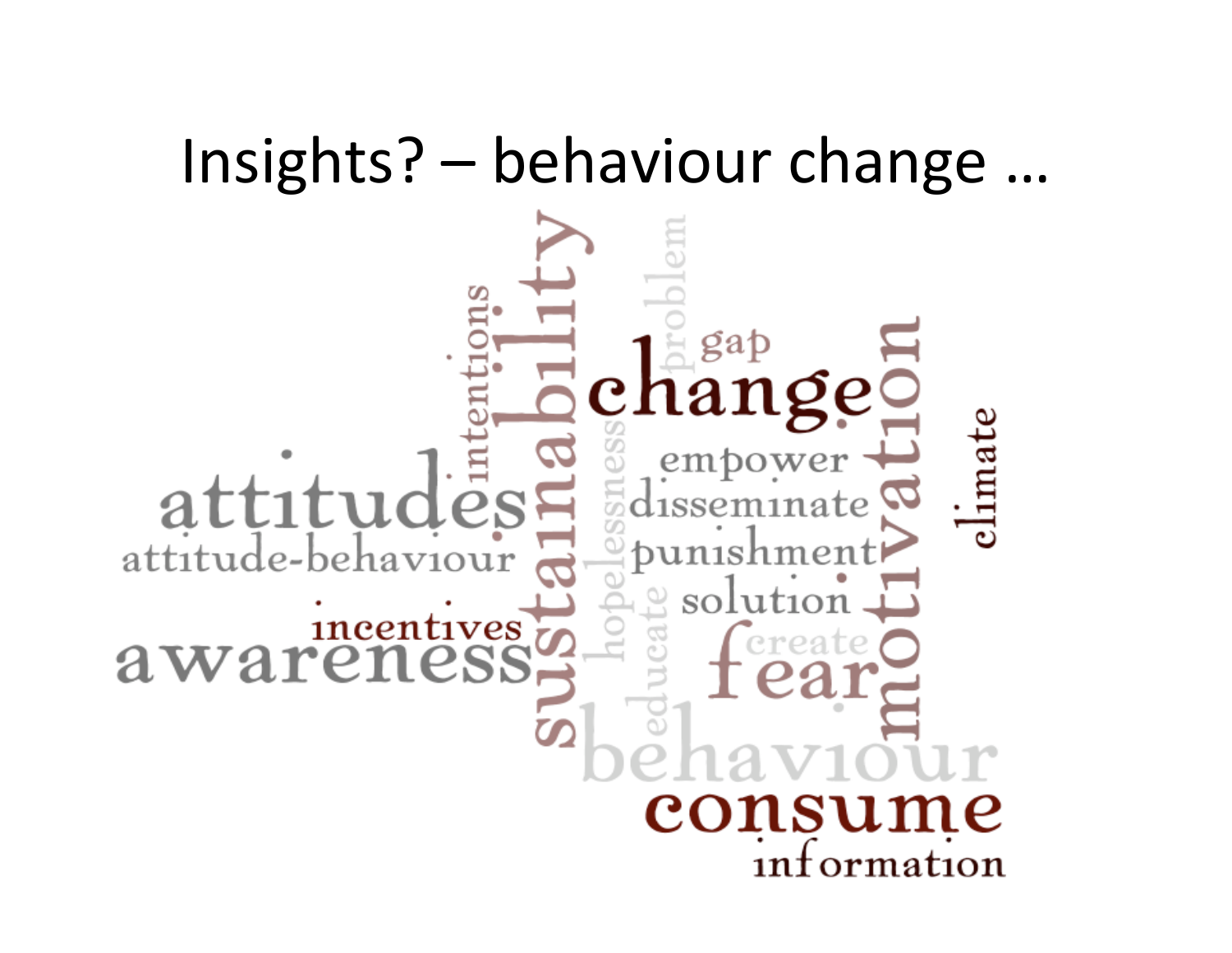# Insights for behaviour change

### 1. Concept and communication

**Concept matters** 

- Understand consumption through lifestyles
- Empowerment Citizens & producers & consumers

Language matters

• <del>Lifestyles</del> - use 'Strategies for living', 'sustainable livelihoods', 'living sustainably'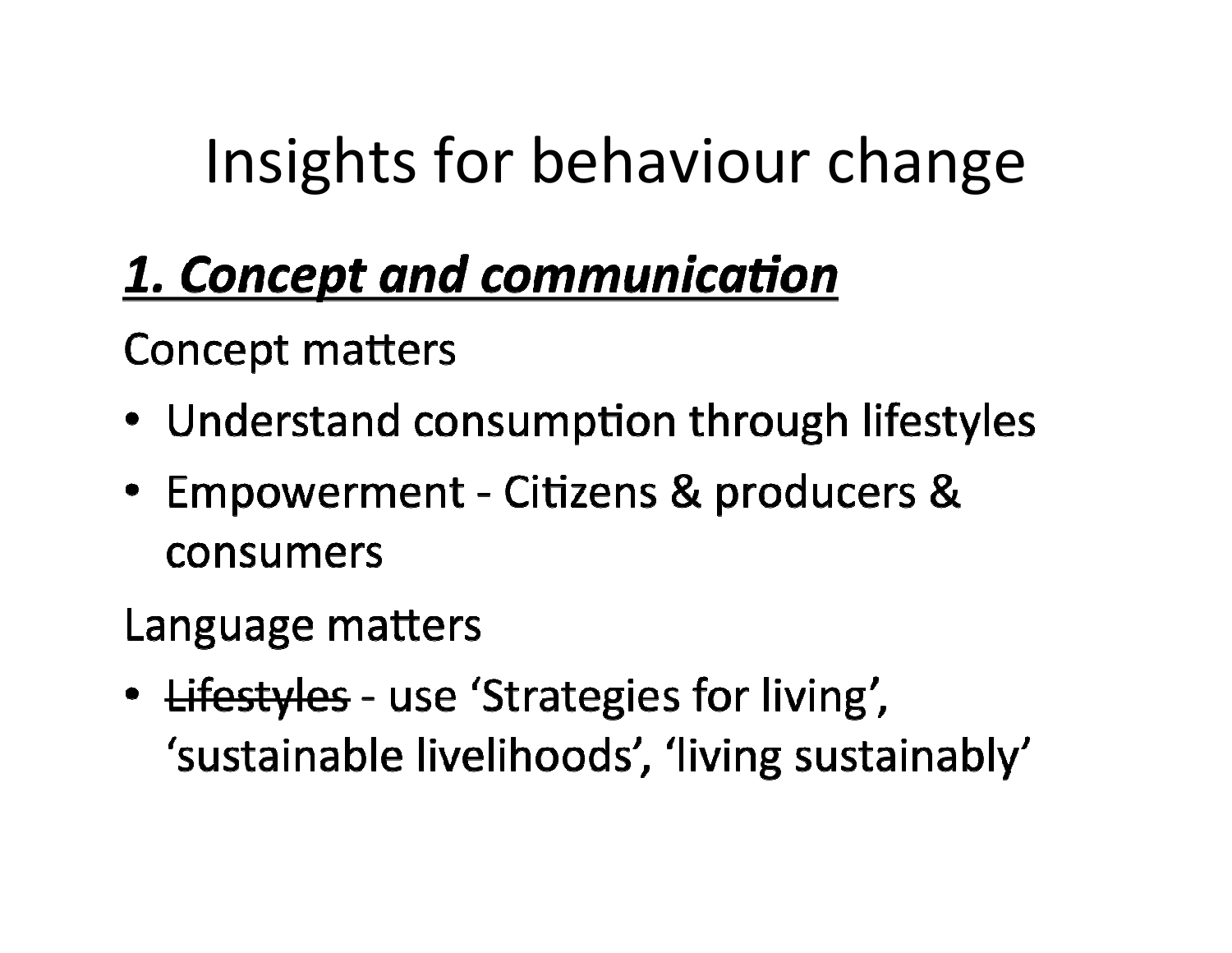# Insights for behaviour change

### 2. Education, marketing & engagement

- Clear target audience around identity
- Use others and let them meet their needs
- Local, culture, examples, images, language
- Fun, cool, participatory, positive, personal
- Use multiple tools media, celebrities, bicycle tours, art, theatre, training, music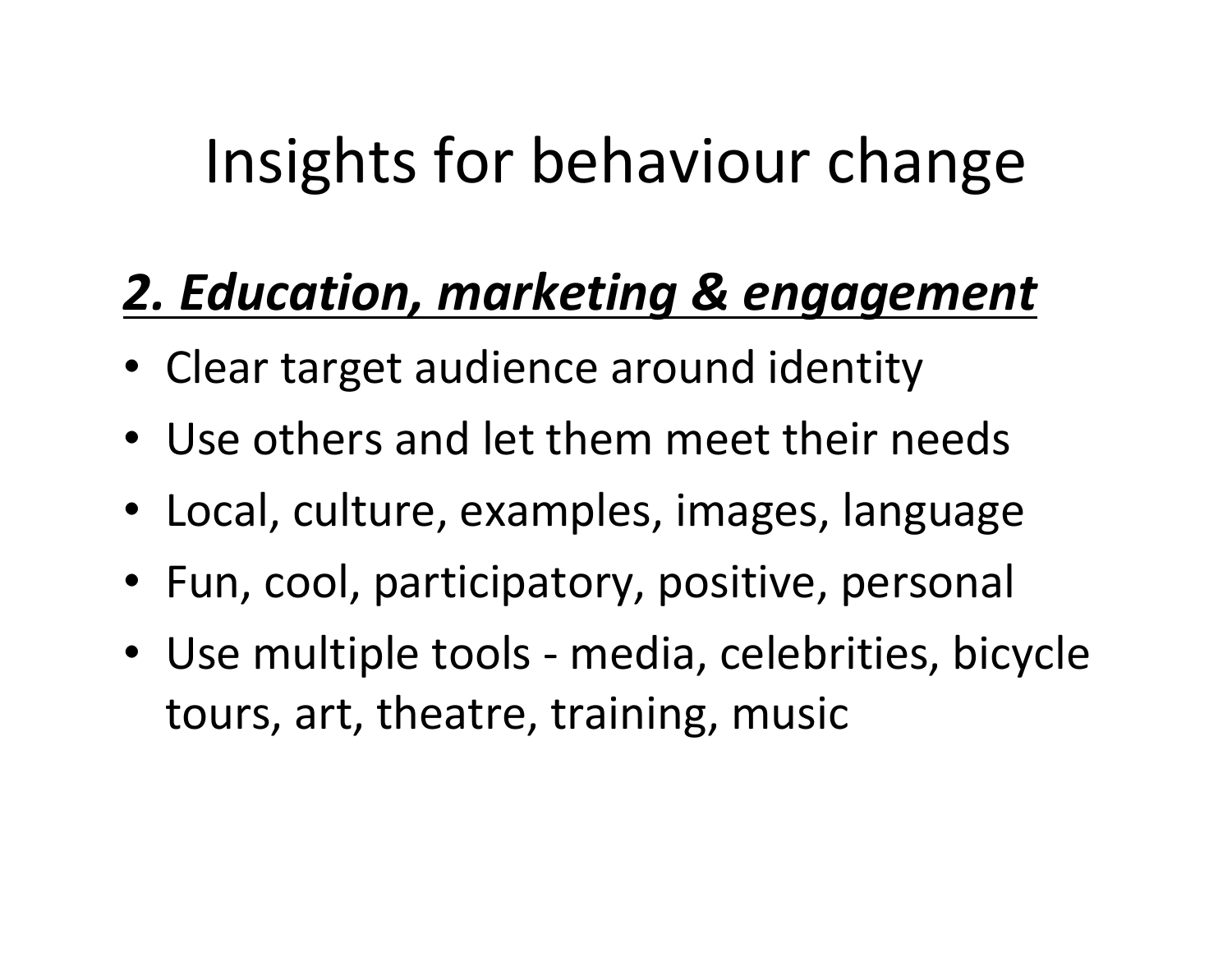# Insights for behaviour change

### 3. Project implementation & research

- Set SMART objectives
- Assessment and measurement (of sustainability and of behaviour change)
- Communications/engagement/dissemination plan is needed for every project
- Implement with pilot or test with people
- Governance, partnerships, funding, staging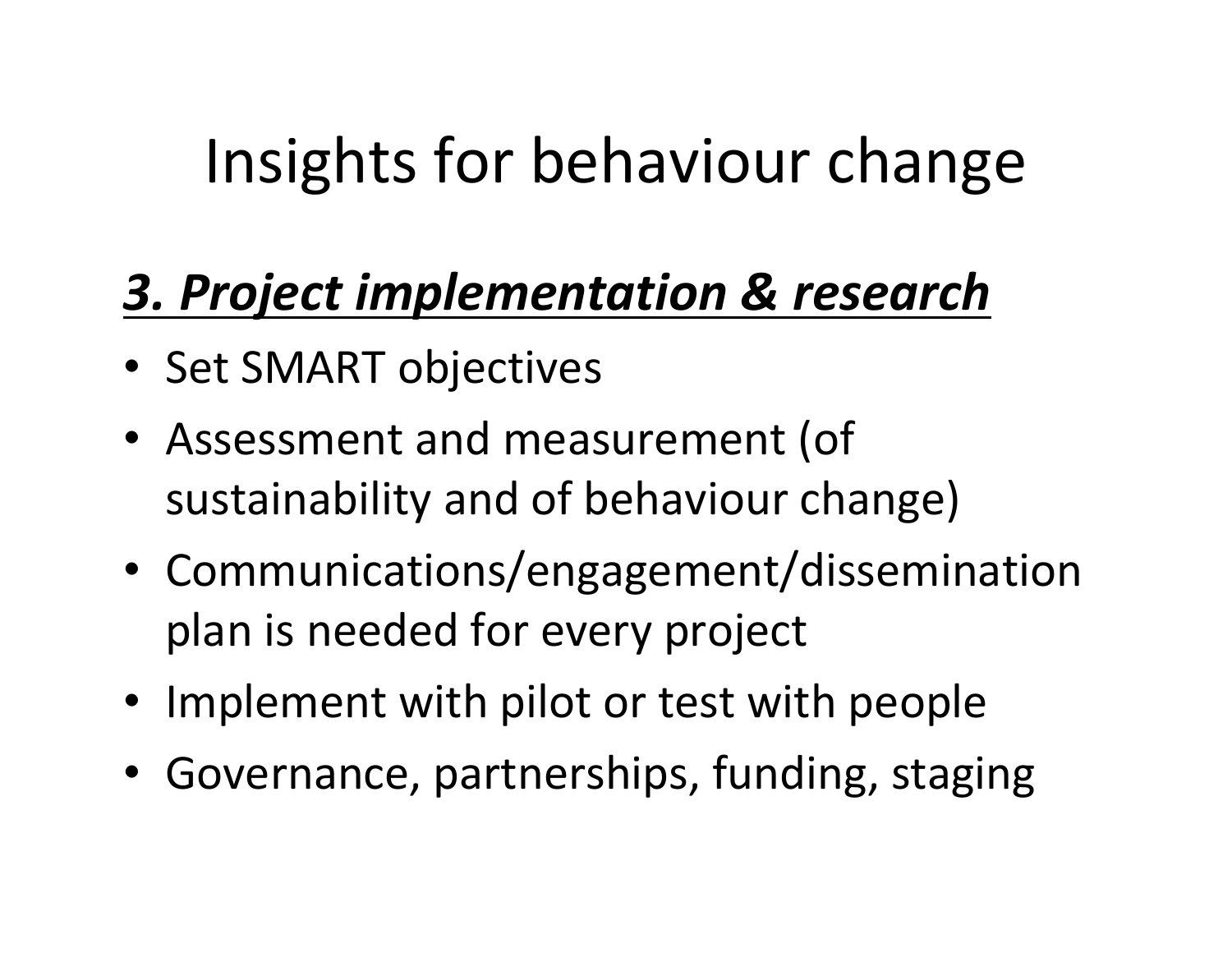### Next steps

- Publications on results, lessons and case studies (Futerra, February 2010)
- Formulate recommendations for the 10-Year Framework of Programmes on SCP (October 2009)
- PERL Partnership for Education and Research about Responsible Living